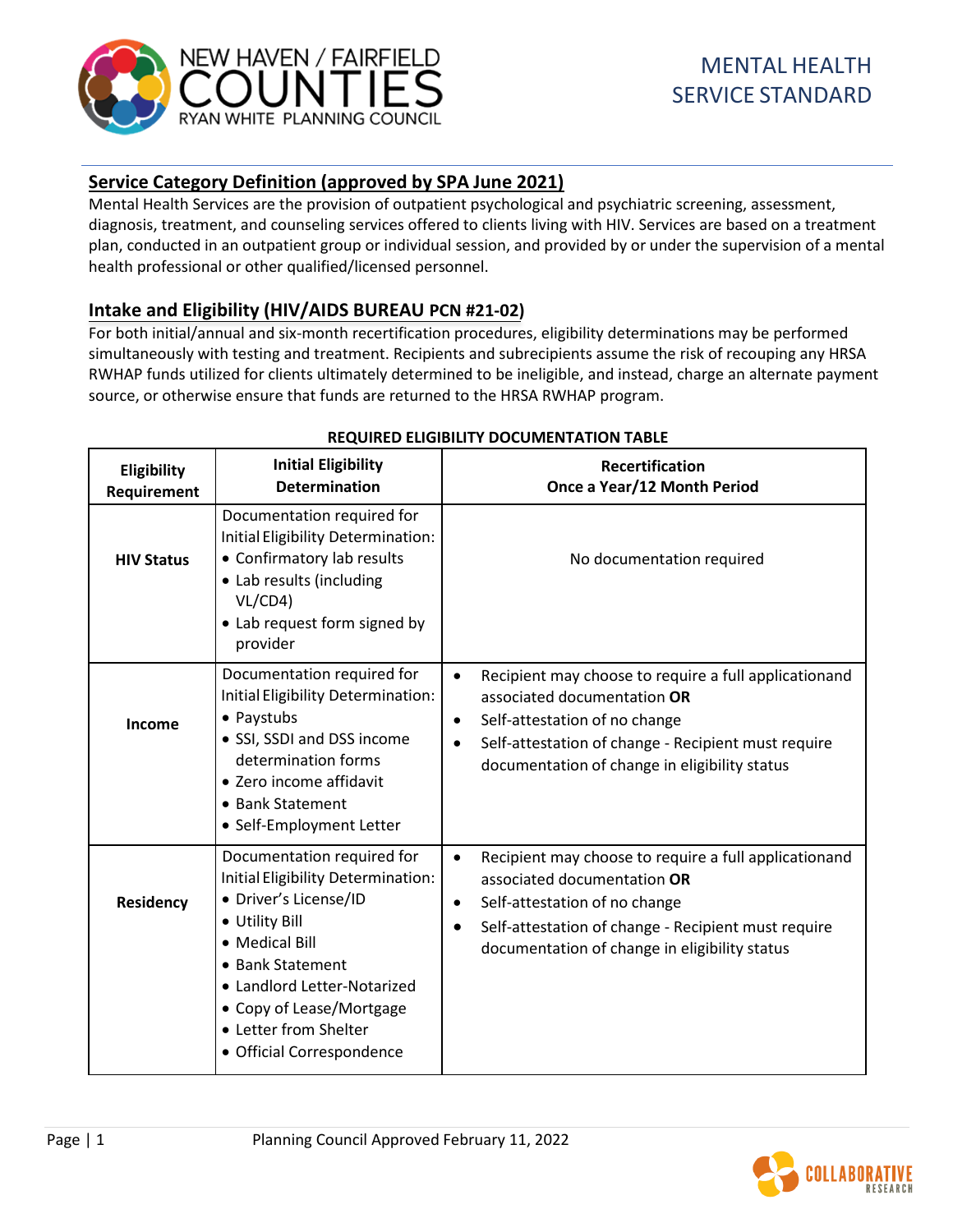

All agencies are required to have a client intake and eligibility policy on file that adheres to the EMA's eligibility policy. It is the responsibility of the agency to determine and document client eligibility status, as outlined in the Ryan White Part A Eligibility Policy in accordance with HRSA/HAB regulations. Eligibility must be completed at least once every six months.

### **Eligible clients in the New Haven & Fairfield Counties EMA must**:

- Live in New Haven or Fairfield Counties in Connecticut.
- Have a documented diagnosis of HIV/AIDS.
- Have a household income that is at or below 300% of the federal poverty level.

Services will be provided to all clients without discrimination based on: HIV infection, race, creed, age, sex, gender identity or expression, marital or parental status, sexual orientation, religion, physical or mental handicap, immigrant status, prior medical history, or any other basis prohibited by law.

#### **Guidance on Complying with the Payor of Last Resort Requirement**:

- RWHAP Recipients and Subrecipients must ensure that reasonable efforts are made to use non RWHAP resources whenever possible, including establishing, implementing, and monitoring policies and procedures to identify any other possible payors to extend finite RWHAP funds.
- RWHAP Recipients and Subrecipients must maintain policies and document their efforts to ensure that they assist clients to vigorously pursue enrollment in health care coverage and that clients have accessed all other available public and private funding sources for which they may be eligible.
- RWHAP Recipients and Subrecipients can continue providing services funded through RWHAP to a client who remains unenrolled in other health care coverage so long as there is rigorous documentation that such coverage was vigorously pursued.
- RWHAP Recipients and Subrecipients should conduct periodic checks to identify any potential changes to clients' healthcare coverage that may affect whether the RWHAP remains the payor of last resort and require clients to report any such changes.

#### **Payor of Last Resort**:

Once a client is eligible to receive RWHAP services, the RWHAP is considered the payor of last resort, and as such, funds may not be used for any item or service to the extent that payment has been made, or can reasonably be expected to be made under:

- 1. Any State compensation program
- 2. An insurance policy, or under any Federal or State health benefits program
- 3. An entity that provides health services on a pre-paid basis

## **Personnel Qualifications(including licensure)**

Mental Health Services must be provided by trained, licensed, or certified mental health professionals:

- 1. Staff licensure and accreditation: As per Connecticut State Statutes and DMHAS regulations, professional staff will be licensed, certified and/or supervised by a licensed behavioral health professional.
- 2. Ongoing staff training in Mental Health specific topics. At least 10 hours of Mental Health specific training per year for unlicensed/uncertified staff member serving Ryan White clients.
- 3. Mental Health service providers will have a crisis intervention policy to assist a client in life threatening situations.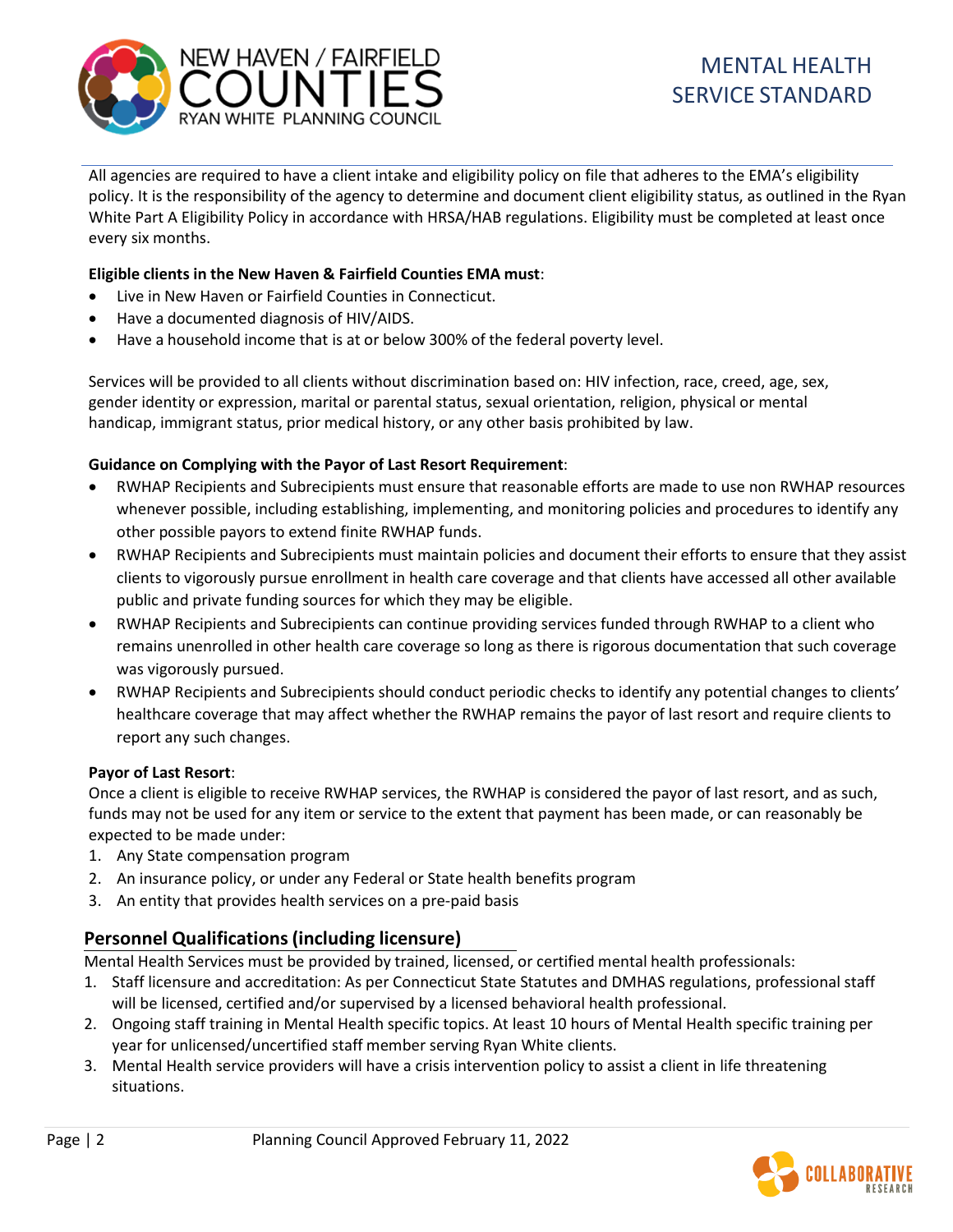

# **Care and Quality Improvement Outcome Goals**

• 80% of clients receiving mental health services will show improvement of or maintain mental health functioning from baseline assessment at care entry.

# **Service Standards and Goals**

|                         | HRSA/HAB National Program Monitoring Standards for RWHAP Part A: Section B: Core Medical<br><b>Services</b>                                                                                                                                                                                                                                                                                                                                                                           |                                                                                                                                                                                                                                                                         |             |
|-------------------------|---------------------------------------------------------------------------------------------------------------------------------------------------------------------------------------------------------------------------------------------------------------------------------------------------------------------------------------------------------------------------------------------------------------------------------------------------------------------------------------|-------------------------------------------------------------------------------------------------------------------------------------------------------------------------------------------------------------------------------------------------------------------------|-------------|
|                         | <b>STANDARD/MEASURE</b>                                                                                                                                                                                                                                                                                                                                                                                                                                                               | <b>AGENCY RESPONSIBILITY</b>                                                                                                                                                                                                                                            |             |
|                         | Documentation of appropriate and valid<br>licensure and certification of mental health<br>professionals as required by the State.                                                                                                                                                                                                                                                                                                                                                     | Obtain and have on file and available for Recipient<br>review appropriate and valid licensure and<br>certification of mental health professionals.                                                                                                                      | 100%        |
|                         | Documentation of the existence of a detailed<br>treatment plan for each eligible client that<br>includes:<br>1. The diagnosed mental illness or<br>condition<br>2. The treatment modality (group or<br>individual)<br>3. Start date for mental health services<br>4. Recommended number of sessions<br>5. Date for reassessment<br>6. Projected treatment end date<br>7. Any recommendations for follow up<br>8. The signature of the mental health<br>professional rendering service | Maintain client records that include a detailed<br>treatment plan for each client that includes<br>required components and signature.                                                                                                                                   | 100%        |
|                         | Documentation of service provided to<br>ensure that:<br>1. Services provided are allowable<br>under Ryan White guidelines and<br>contract requirements<br>2. Services provided are consistent with<br>the treatment plan                                                                                                                                                                                                                                                              | Maintain client records that include documentation<br>of services provided, dates, and consistency with<br>Ryan White requirements and with individual client<br>treatment plans.                                                                                       | 100%        |
|                         | <b>Health services.</b>                                                                                                                                                                                                                                                                                                                                                                                                                                                               | New Haven/Fairfield Counties EMA RWHAP Part A Program Monitoring Standards for Mental                                                                                                                                                                                   | <b>GOAL</b> |
| <b>STANDARD/MEASURE</b> |                                                                                                                                                                                                                                                                                                                                                                                                                                                                                       | <b>AGENCY RESPONSIBILITY</b>                                                                                                                                                                                                                                            |             |
|                         | Intake/Assessment: All charts will contain a<br>completed intake, assessment and will screen<br>for all mental health disorders and risk<br>assessment.                                                                                                                                                                                                                                                                                                                               | New client charts have an individual intake and<br>assessment completed and documented no later<br>than 3 business days after client's first face-to-face<br>visit with a behavioral health professional.<br>Assessments contain a supervisor's signature as<br>needed. | 100%        |

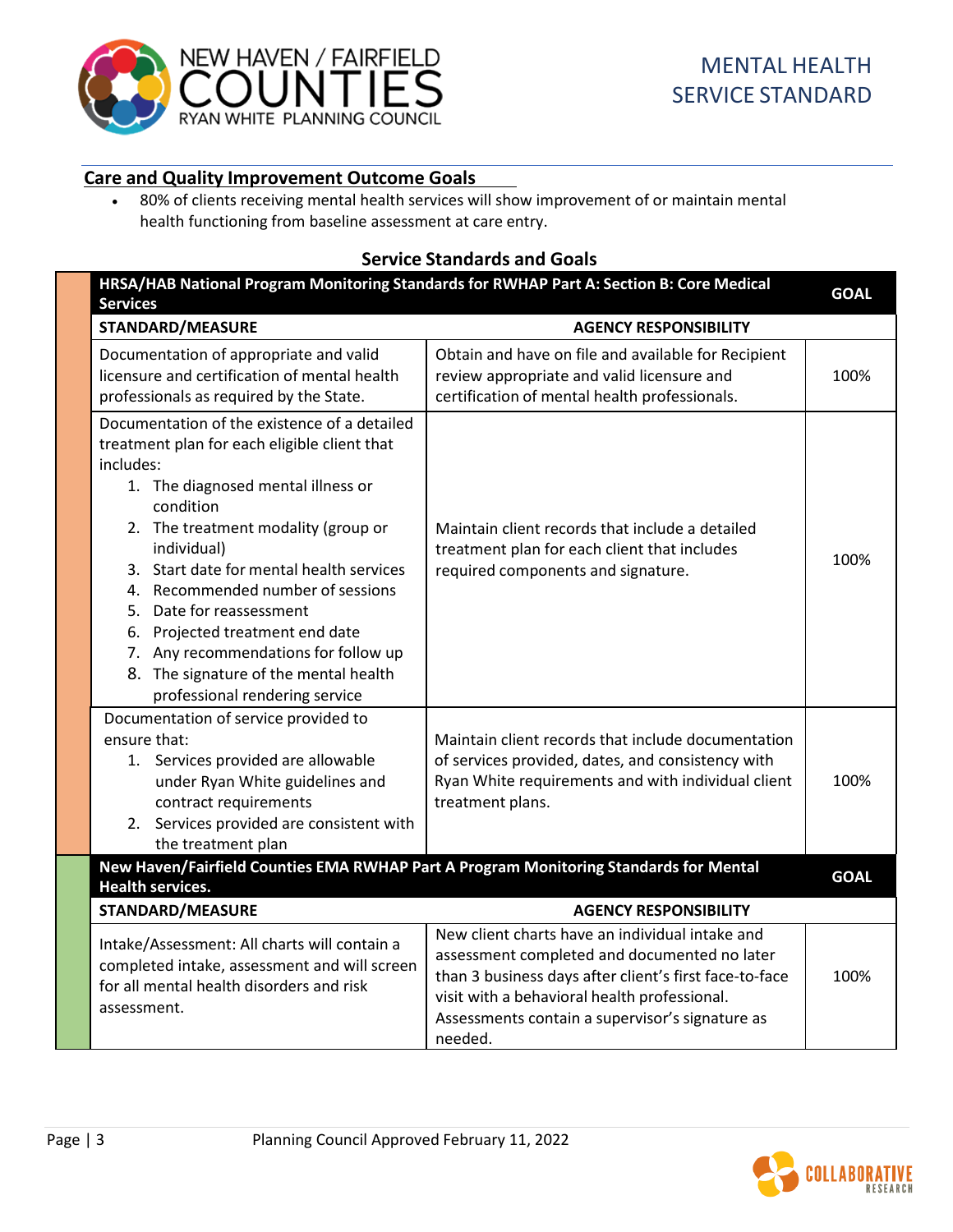

|  | Treatment Plan compliant with CT<br>DMHAS and DPH regulations                                                                                                | Client charts have treatment plans completed<br>and documented no later than 7 business days of<br>intake. Treatment Plans are co-constructed with<br>client andsigned by client. Treatment Plans will<br>address adherence to all client medications a<br>minimum of every 6 months. Reassessment of<br>treatment plans will be completed at the<br>frequency required by Connecticut Department<br>of Mental Health and Addiction Services<br>(DMHAS) guidelines and based on the level of<br>care being provided. | 100% |
|--|--------------------------------------------------------------------------------------------------------------------------------------------------------------|----------------------------------------------------------------------------------------------------------------------------------------------------------------------------------------------------------------------------------------------------------------------------------------------------------------------------------------------------------------------------------------------------------------------------------------------------------------------------------------------------------------------|------|
|  | Access to and Maintenance in Medical Care:<br>RW clients' ongoing participation in primary<br>HIV medical care.                                              | Each client is assessed and verified for engagement<br>in HIV medical care and assisted with establishing<br>linkages to care if not currently receiving it.<br>This is assessed initially, then reassessed and<br>documented every 6 months.                                                                                                                                                                                                                                                                        | 100% |
|  | Mental Health providers routinely coordinate<br>allnecessary services along the Continuum of<br>Care.                                                        | Documentation of referral(s) in client's chart.                                                                                                                                                                                                                                                                                                                                                                                                                                                                      | 100% |
|  | Discharge of Client from services. A discharge<br>summary (for all reasons) must be placed in<br>each client's chart within 3 business days of<br>discharge. | Discharge of cases include documentation (the<br>discharge summary) stating the reason for closure<br>and a discharge summary with asupervisor's<br>signature indicating approval as needed. Discharge<br>summaries will be completed and in the client<br>chart within 3 business days of discharge.                                                                                                                                                                                                                | 90%  |
|  | <b>Efficacy of Services: Client satisfaction</b><br>surveys are conducted                                                                                    | Clients are offered a client satisfaction survey<br>annually as noted in client chart                                                                                                                                                                                                                                                                                                                                                                                                                                | 100% |